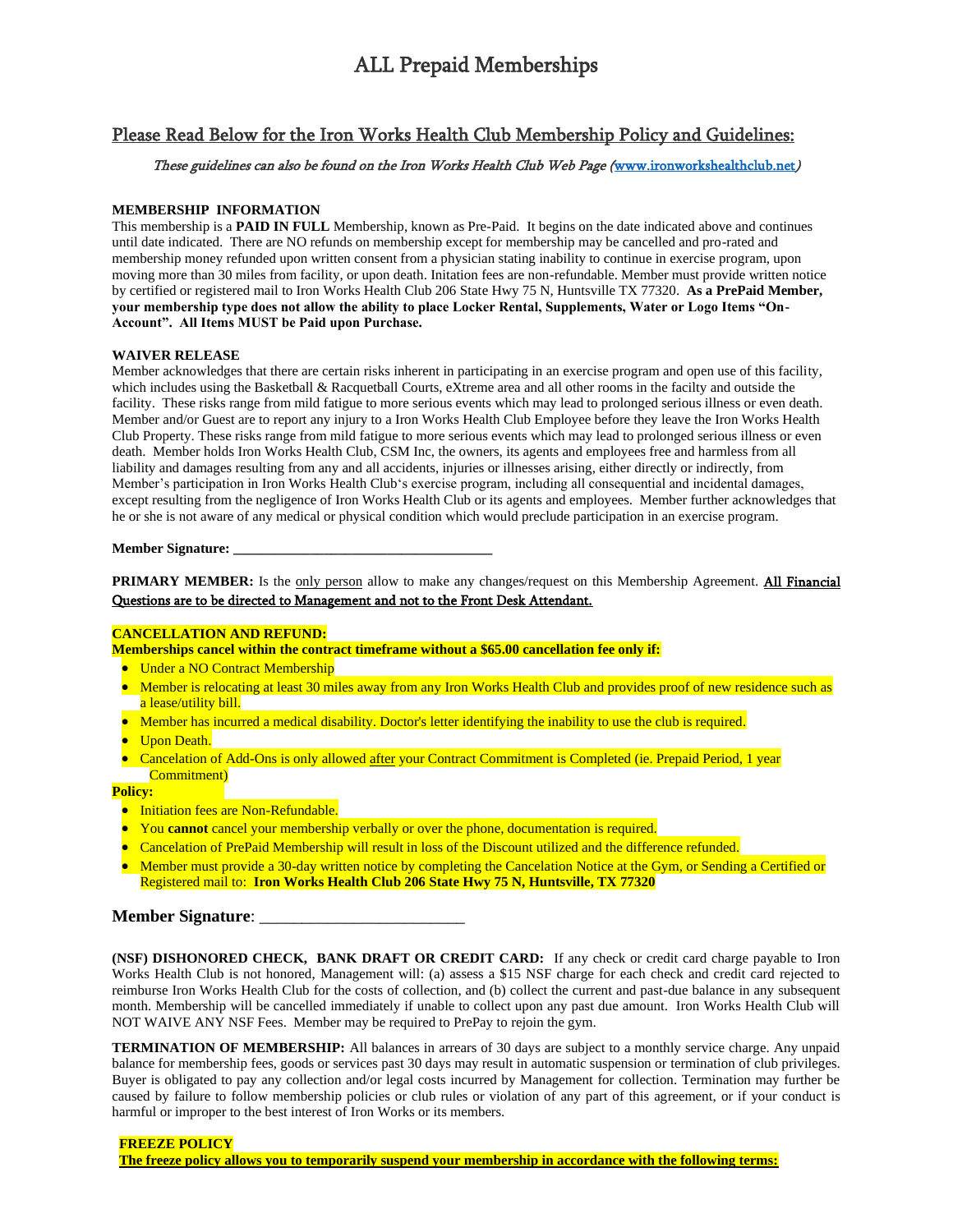- You may freeze once per contractual year for a minimum of one (1) month and a maximum of three (3) consecutive months in one-month increments. Additional Freezes require approval by IWHC Management.
- **A Freeze Processing Fee of \$10 plus tax, is payable upon Request to Freeze your Account**.
- **You will be charged a Monthly Freeze Dues of \$5 plus tax for a Solo Membership or \$10 plus tax for a Family**
- **Membership during the Freeze Period**. **(If Prepaid, this Monthly Freeze Dues must be paid upfront.)**
- **If Monthly Membership, your request to freeze must be made 3 days before your next Billing Cycle. Your Freeze will start on the next membership due date (no prorations of partial months).**
- If you are medically unable to use the club, you can request a Medical Freeze for up to six (6) months, or nine (9) months for Pregnancy Freeze. You must provide a doctor's letter at the time of requesting a medical freeze. The Club may waive the freeze dues for medical freezes. If a longer Freeze time is required, you must speak with management.
- Your account must be in good standing.
- Everyone will be Frozen on the account upon request for the Freeze.
- Once the Freeze Period is completed, your account will automatically become active without prior notice.
- Normal Monthly Membershp Dues will be reactivated at the end of the Freeze Period without notice.
- If Monthly Commitment Contract, placing your Membership on freeze will extend your commitment date if you are still within that 1 year commitment.
- If a Prepaid Account, the Period Frozen will be extended to the end of the Pre-Paid Contract and will reactivate at the end of the Freeze Period without notice.
- Your freeze request must be written by completing a Freeze Request Form in the gym, by Email, or by Certified Letter sent to **(Iron Works Health Club 206 SH 75N, Huntsville TX 77320). Your Freeze will take affect on your next Billing Cycle once the Freeze Fee and Freeze Dues are processed.**
- Your membership cannot be Frozen verbally or over the phone.
- A Freeze Request cannot be retroactive.
- Freeze Fees are non-refundable.
- Putting your membership on freeze does not extend the expiration date on your personal training, unless approved by management.

# **KEY TAG POLICY:**

Members will be charged \$5 (plus tax) at Signup for Each Member Key Tag. Member will be charged a Replacment Fee of \$5 (plus tax) for any lost key tag. Replacement for a damaged Key Tag is Free, but Member must turn in Damaged Key Tag for Free Exchange.

**PRESENTATION OF KEY TAG:** No one will be admitted to Iron Works Health Club without displaying a valid membership tag or registering as a guest. To assist in preventing unauthorized use of our clubs, members must scan their Iron Works key tag (or other designated tag) into the computer upon entering the club. If you do not have your key tag with you STOP at the desk and tell the Front Desk Attendant your name so they are able to manually check you in. We appreciate your understanding when our Front Desk Attendant stops you if you did not scan in. Photos are REQUIRED, if asked for your photo during check-in we ask for your assistance in allowing us to update our system for security reasons. Check-in data may assist us in an emergency situation and to prevent someone from using your tag. Check-in data and photos are not used or sold, it is for your protection and ours.

**TOBACCO/ALCOHOL/WEAPONS/BEVERAGE:** We are tobacco & alcohol free. No glass containers on the workout floor, locker rooms, saunas or swimming pool areas. Non-glass water bottles may be used in the club. No unauthorized weapons are to be on or in Iron Works Health Club Property.

**LOCKERS:** Lockers are provided solely for the benefit and convenience of members. Member is Responsible for all items and releases Iron Works Health Club and CSM Inc of any lost, Stolen or removed items due to non payment or misuse of Day lockers. Lost Key or Non-Return fee when Canceling or Termination will result in a fee of \$5 (plus tax).

- 1) FREE Day Locker Use: Large Locker, you must bring a lock. Management will remove any articles left in a locker overnight, Items will be donated.
- 2) Locker Rental: Small lockers are available for \$3.00 (plus tax) a month, the Large Lockers are available to rent for \$5.00(plus tax) a month.

**UNDER 18 POLICY:** If a member is under the age of 18 they must have a parent or guardian sign a release and follow the Workout Age Chart located in this pamphlet and posted chart at each facility. It is highly suggested that they attend a FREE 30 minute Personal Training Session to ensure that they know how to properly use the club equipment for their safety. This service is free to all New Members. Iron Works Health Club is not responsible for your children, please ensure that they/you follow our guidelines. If a child is found outside of our guidelines the legal guardian will be contacted  $\&$  loss of membership could result. NO Children are to be on the Gym Floor unless they have a membership following the Workout Age Chart posted in the gym

#### **MEMBER'S HEALTH WARRANTY**

Member and buyer represent that Member is in good health and has no disability, impairment, injury, disease or ailment preventing him/her from engaging in active or passive exercise or which would cause increased risk or injury or adverse health consequences as a result of naive or abusive exercise. Member assumes full responsibility for his or her use of the facility and shall indemnify Iron Works Health Club, CSM Inc, the owner of the club location the member is utilizing, its affiliates, agents and employees against any and all liability arising out of use of the facilities.

#### **MEDICAL CONDITIONS**

The club recognizes that individuals with specific medical conditions utilize the facility in order to rehabilitate those conditions.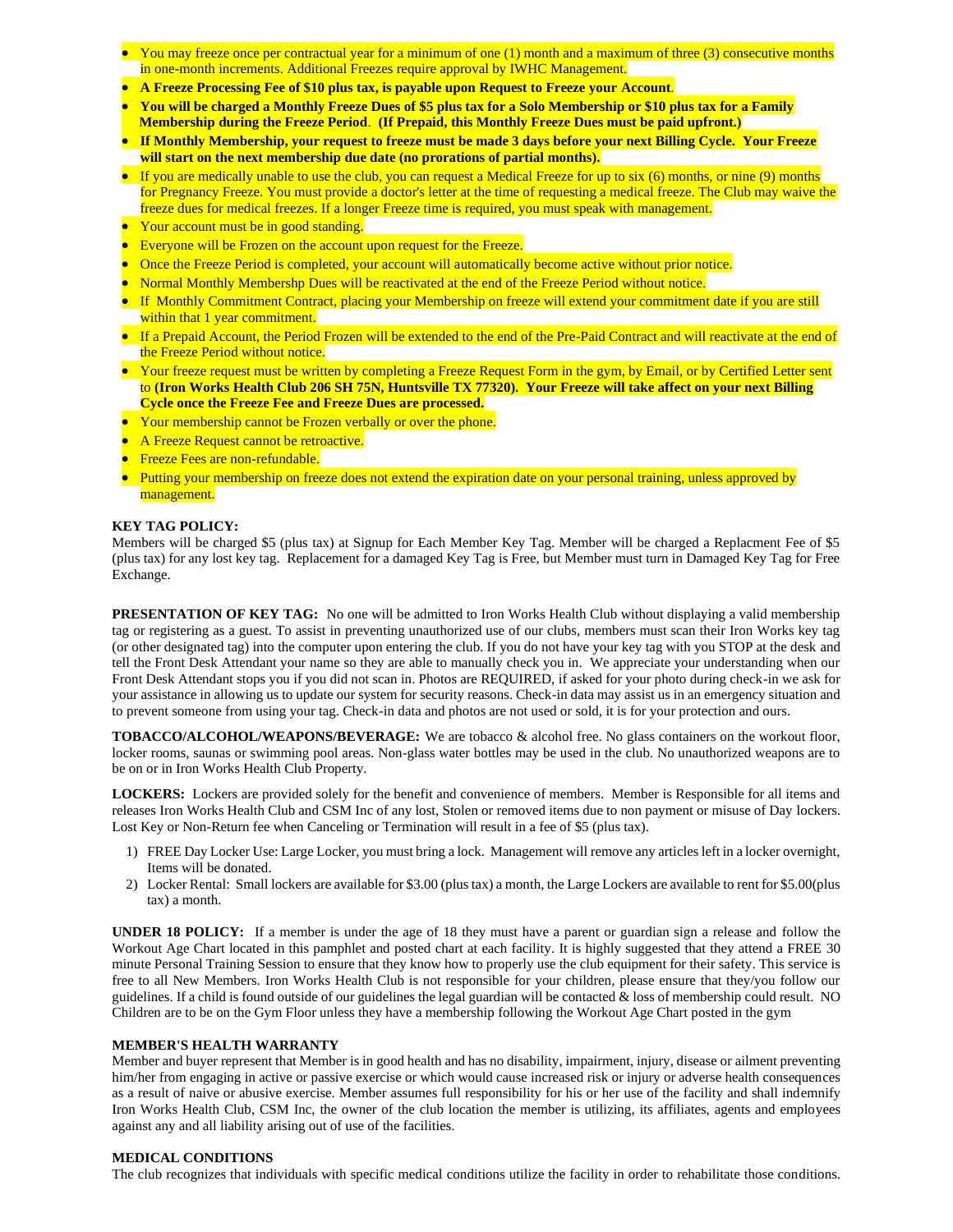The club suggests that a medical examination be undertaken by all of those individuals wishing to begin an exercise program, and a physician give clearance to any individual desiring to begin a program. Please complete all known conditions in your waiver and notify the front desk of any known injuries and/or illnesses that we need to be aware of when you become a member and when things change.

# **RULES, REGULATIONS, AND SCHEDULES**

Member agrees to abide by all the membership rules, regulations and schedules of the Club, which may be posted at the Club, listed in this agreement or issued orally, which may be amended from time to time, at Management's sole discretion.

### **INDEPENDENT CONTRACTORS**

From time to time we may make available to Members and their guests the services of independent contractors. We do not warrant or guarantee the quality of these services and do not guarantee that these services will remain available to Members or their guests for any period of time, and hereby disclaim all liability arising out of such services.

# **GUESTS**

Member's guests are permitted in the club, but only pursuant to such rules, regulations, fees, schedules for such guest as may then be in effect. The Club reserves the right to limit the number of times any one guest can use the Club and reserves the right to exclude any guest whose use of the facility, in the sole opinion of the Club, would be detrimental to the Club or any of its members. All guests must sign in at the front desk.

# **VALUABLES AND PERSONAL PROPERTY**

Members are urged to avoid bringing valuables onto club premises. Iron Works Health Club shall not be liable for the loss or theft of, or damage to, the personal property of member or guests, including items hanging, in gym bag and/or in lockers. Please do not bring anything of value onto the club premises.

# **CHILDREN'S USE**

All children 16 years and younger must be accompanied by their parent AT ALL TIMES offensive to any other member or who is unsupervised. Childeren can not be on the gym floor unless they are on the parent/guardian's membership. This is to Protect Your Children. (See Age Chart for Specifics)

# **A FREE 30 MINUTE PERSONAL TRAINING SESSION**

Available to ALL New Members. Upon request members are provided one free 30 minute personal training session with a certified personal trainer. Our personal trainers have vast knowledge in all areas of physical fitness. Look at our Web page for Bio's of our Personal Trainers. Their knowledge stretches far beyond their personal experience all holding various NCCA Accredited Personal Training Certifications. After filling out a short form, the member can expect a call from a personal trainer to set up a day and time to meet for the free 30 minute session. Each personal trainer will advise you and put you through a workout crafted for your specific goals. Our personal trainers will show you the knowledge they have to offer and their ability to help you reach your fitness goals.

#### **FREE WEIGHT AREA**

Members must be at least 14 years old to use the free weight equipment (see Workout Age Chart on page 6 for age/parent requirement). Member must be 16 years old to use the free weight equipment without being with a parent. Please follow the rules posted in the free weight room. All free weights and dumbbells must be returned to the racks when finished. Please do not drop weights as they will weaken and break, with the possibility of injuring you or someone else. You may be held liable for the replacement cost if it is found that you misused the equipment. All members and guests must use weight collars and spotters when lifting. Please wipe off pads after use for the next member.

#### **CARDIOVASCULAR EQUIPMENT**

We do not reserve cardiovascular equipment (Treadmill, Stairmaster, Elliptical, Cross Trainer, Recumbent, AMT, Upper Body Ergo, Upright Bike, etc), there is no limit on use. We encourage everyone to be courteous to each other. Both clubs have Cardio Equipment available and should accommodate everyone.

#### **GROUP FITNESS RULES**

Allow enough time to sign in before each class, if required. Do not enter a class late or leave a class early unless you give the instructor prior notice. If you are just starting Group Fitness or have a Preferred Customer injury or problems that prevent full participation, please discuss the situation with the Group Fitness instructor before class. Aerobics shoes must be worn in all Group Fitness classes. Please check the Group Exercise Schedule and our Website for Class Times and Club Locations.

#### **DRESS CODE**

Proper athletic attire is required. No street clothes, NO revealing clothing, open toed or dress shoes permitted. Members must wear shirts and shorts (appropriate length), sweatpants or Yoga Pants. Shorts must provide full coverage, at no time should underwear be exposed. No swimsuits are allowed on the workout floor. Female members may wear sports bras but an over shirt must provide tasteful coverage to the waist. We ask that no cut-off jeans, blue jeans, or street clothes be worn during workouts as the brads, buttons, and zippers tear the upholstery. Closed toed athletic shoes and socks must be worn on the workout floor, No open toe shoes! No sandals or dress shoes allowed while working out, this is for your protection. Clothing or hats with slogans or pictures which may be deemed offensive are not allowed in either of our facilities. Swimsuits and flip flops may be worn from the locker rooms to the pool only. Shirts and foot covering must be worn until you get to the pool. Management reserves the final decision on all attire in the club and ask for your understanding when we approach you if any of these policies are broken.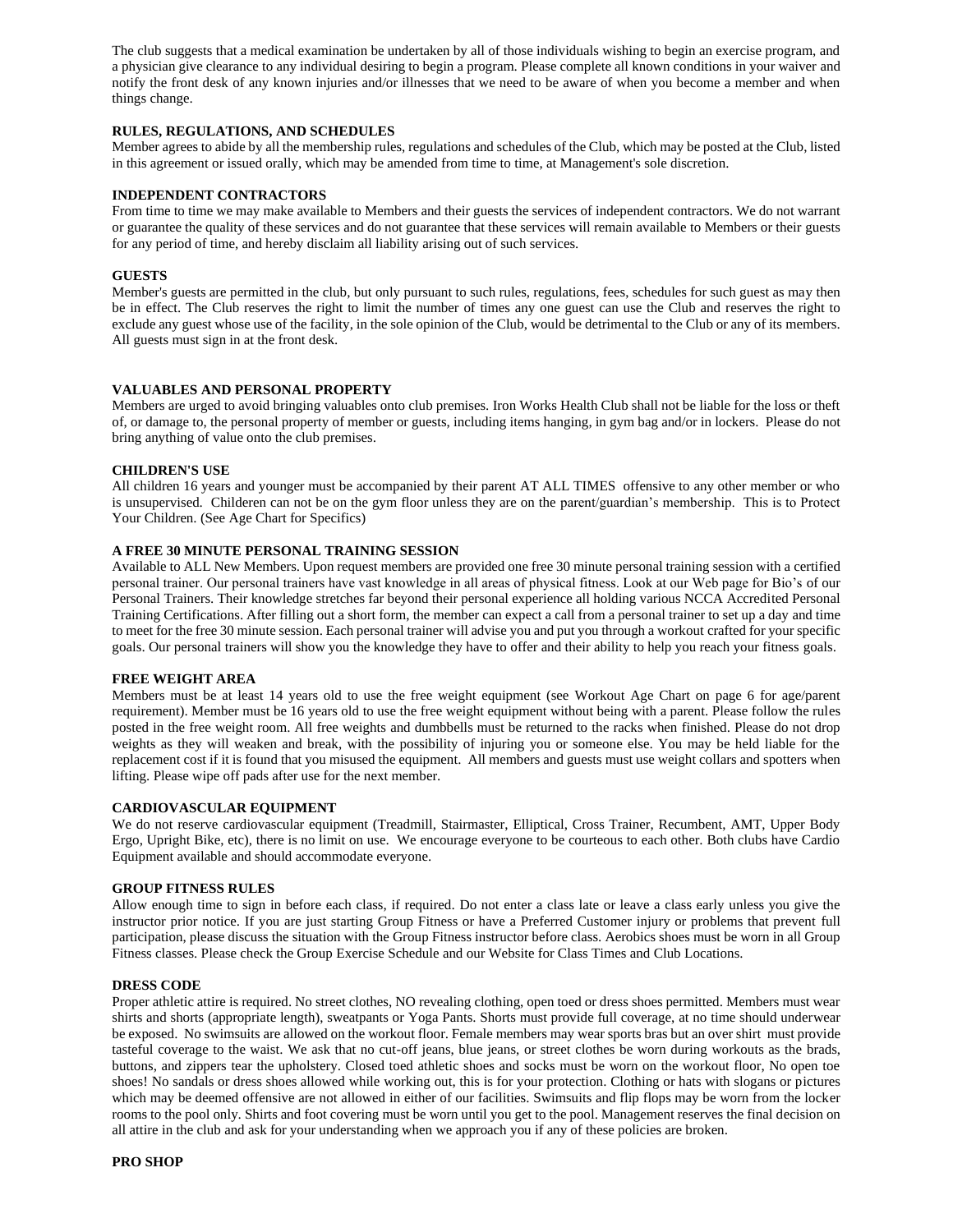We carry a variety of waters, protein & energy bars/drinks, as well as tanning lotions, Iron Works logo items and more. Items will be billed with next monthly billing.

# **SAUNA USE**

We will not turn on the Sauna by phone request. The temperature in the saunas can reach 180 degrees. Proper hydration is recommended during sauna use. The sauna is a dry or steam sauna, please ask for assistance if you have any questions on how to use the Sauna. Please remove your newspapers and magazines from the sauna after each use. Children under the age of 16 must be accompanied by an adult at all times.

### **SWIMMING POOL USE**

THE POOL IS OPEN when the gym is open! **The pool is no longer open for recreational use on the weekends**. If you are NOT a Member a Pool Pass Fee is required to utilize the pool. If you are a Member and are bringing a Guest, a Pool Pass Fee can be obtained at the front desk for Children and/or Adult guest. The Age Chart will be enforced, we always suggest that No One should ever swim alone! Children under the age of 14 must be accompanied by an adult at all times. There is NO Lifeguard on Duty, you will be swimming at your own risk. There is an Entry Ramp with handrails to assist you when entering/exiting the pool. Please understand that the pool WILL BE utilized for Water Aerobics Classes and Swim Lessons (seasonal), you may utilize the lap lane only during that time. ONE Lap Lane will be open for use during class time. **Our Pool is NOT for Play, it is to be utilized for Lap Swimming/Walking and Fitness Activities ONLY! NO Floats, pool toys, water guns, etc are allowed in the pool and/or pool area! Running, horseplay, loud or abusive language and inappropriate displays of affection are not allowed in the pool area anytime.** We do supply you with a few floatation devices for your use when using the pool for exercise. PLEASE bring a towel and dry off before entering the building to prevent slipping/falling! Babies MUST wear a Swim Diaper when in the Pool. Please wear proper attire (see Dress Code The pool is heated during winter months, please be careful when walking outside, wear non-slip shoes and a cover up. Pool Info will be posted on/near Pool Door when needed. Please ensure that your children use the restroom prior to entering the pool! **NO SMOKING AND NO ALCOHOL ARE PERMITTED ON OUR PROPERTY, WHICH INCLUDES THE POOL!**

# **PERSONAL TRAINING**

Use of non-Iron Works Health Club Trainers in the Club is PROHIBITED. Members may NOT personal train other members.

- Personal Training Sessions can be requested and Purchased at the Front Counter.
- Personal Training Sessions Expire 6 months after Purchase.
- Member must give 24 hours notice if they wish to cancel a personal training appointment or they will be charged for that session
- A FREE 30 Minute Personal Training Session is available to ALL New Members. Upon request members are provided one free 30 minute personal training session with a certified personal trainer. Our personal trainers have vast knowledge in all areas of physical fitness. Our training staff consist of 4 former Division I collegiate athletes in sports ranging from football to cheerleading to track and field. There is a competitive eXtreme fitness enthusiast and 2 competitive physique and bodybuilding competitors. Their knowledge stretches far beyond their personal experience all holding various NCCA Accredited Personal Training Certifications. After filling out a short form, the member can expect a call from a personal trainer to set up a day and time to meet for the free 30 minute session. Each personal trainer will advise you and put you through a workout crafted for your specific goals. Our personal trainers will show you the knowledge they have to offer and their ability to help you reach your fitness goals.

#### **KIDS ZONE "PLAYROOM" GUIDELINES**

Supervised Kids zone is available at specific times at both locations, ALL Parents/Guardians will be given the detail Kids Zone Guidelines, guideline is also posted within the Kids Zone Area, please ensure that you are familure with the details as we are NOT a Licensed Day Care and we Can Not change diapers. NO FOOD or Drinks Allowed in the Kids Zone Area, this is for the protection of kids with unknown allergies. Kids Zone is only available for children up to 12 years. Parents/Guardian must sign their child/children in and out of the Kids Zone, this is for their safety so our staff can recognize you as their parent. Please see the playroom door or our website for current hours.

#### **MASSAGES**

Member discounts available,. Ask about New Member Massage Discounts. (Time Sensitive) All Massage Appointments are made through the Massage Therapist. See the Web Page for Details.

# **ENTIRE AGREEMENT**

This contract constitutes the entire and exclusive agreement between the parties and supercedes any oral or written understanding. This contract only may be modified in a writing executed by a duly authorized representative Iron Works Health Club. Employees are not authorized to make any independent agreement with any member.

#### **IWHC EMPLOYEES AND MANAGMENT**

Iron Works Health Club wants you to have the best experience possible while using our facility. We are glad you are a member here and congratulate you on your choice in making a change for optimal health. Please let any of our employees know if we can assist you in anyway. If you have any concerns or issues, please let any of our Managers know so we can address it as quickly as possible. **All Financial Questions are to be directed to Management and not to the Front Desk Attendant.**

NOTICE TO PURCHASER: DO NOT SIGN THIS CONTRACT UNTIL YOU HAVE READ IT OR IF IT CONTAINS BLANK SPACES.

IF YOU DECIDE YOU DO NOT WISH TO REMAIN A MEMBER OF THIS HEALTH SPA, YOU MAY CANCEL THIS CONTRACT BY MAILING TO THE HEALTH SPA BY MIDNIGHT OF THE THIRD BUSINESS DAY AFTER THE DAY